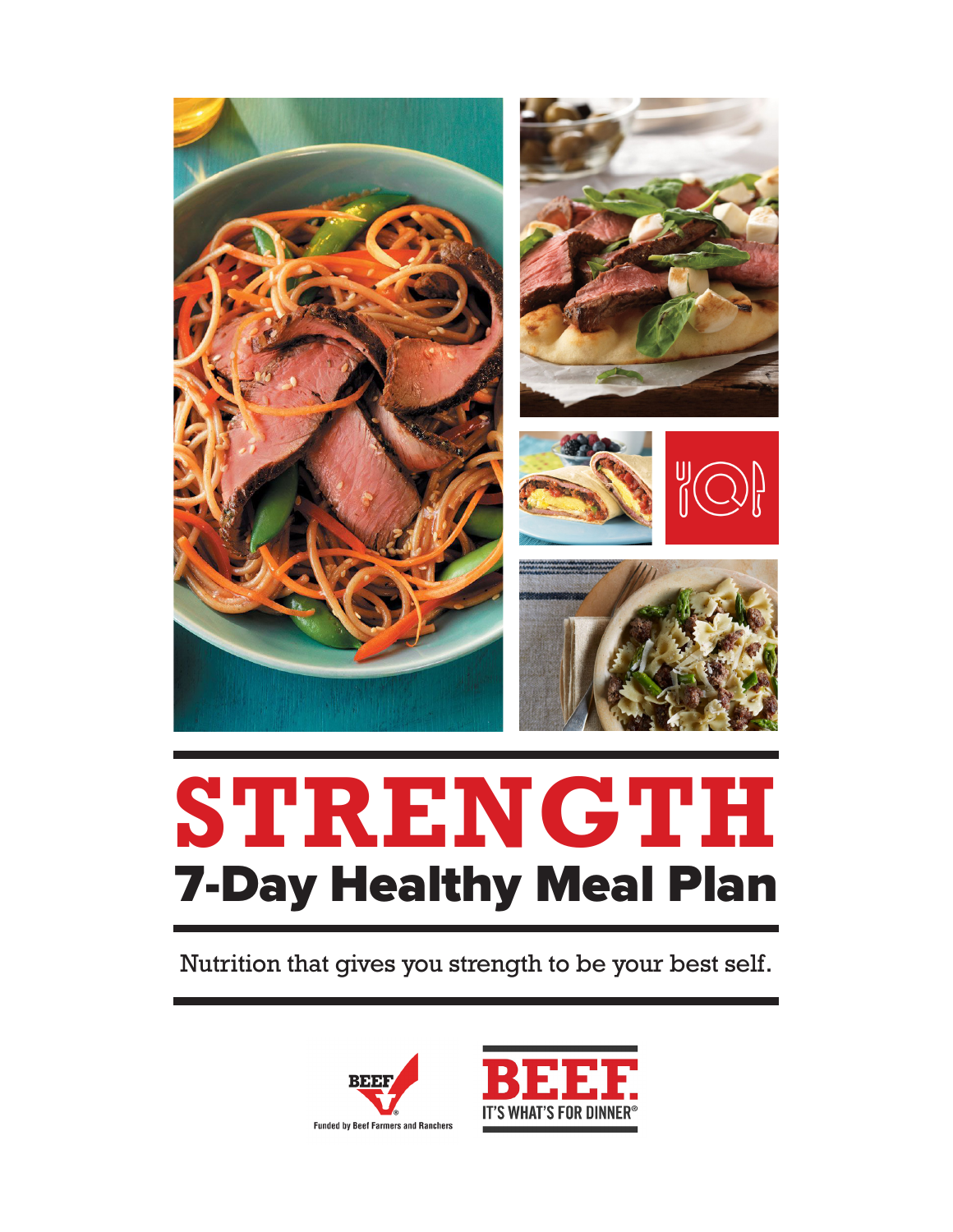The protein in beef is a powerful nutrient that helps strengthen and sustain the body. $^{\rm l}$  Beef is an excellent source of complete, high-quality protein, providing all essential amino acids the body needs for optimal health.<sup>2</sup> Many Americans may benefit from a moderateto higher-protein diet because of its positive role in weight management, healthy aging and disease prevention.<sup>1,3,4,5,6,7</sup> The following 7-day menu showcases how beef can be incorporated into a healthy eating pattern, distributing protein intake evenly throughout the day.\*

This meal plan is based on a 2,000 calorie/day diet and provides general guidance for a balanced diet to maintain a healthy weight. Individual energy needs may vary. The menus below provide general guidance with some calorie-saving suggestions to reduce total calories, if needed. To determine your individual energy requirements, please consult a registered dietitian.

*\*Each daily menu is based on a 2,000-calorie diet and includes breakfast, lunch, dinner and a morning and afternoon snack. Beef was incorporated into at least one meal per day. Recipes were sourced from Beef. It's What's For Dinner recipe collections. Calorie, food group and nutrient limits were identified using the 2015-2020 Dietary Guidelines*  for Americans and were based on a Healthy U.S.-Style eating pattern. Nutrition analysis may vary depending on the *protein selected for meals indicating "protein of choice" — the protein used in the analysis is noted.*

- 1. Phillips SM, Fulgoni VLIII, Heaney RP, Nicklas TA, Slavin JL, Weaver CM. Commonly consumed protein foods contribute to nutrient intake, diet quality, and nutrient adequacy. Am J Clin Nutr 2015;101(Suppl):1346S–52S.
- 2. USDA National Nutrient Database for Standard Reference Legacy Release, April 2018.
- 3. Leidy HJ, Clifton PM, Astrup A, Wycherley TP, Westerterp-Plantenga MS, Luscombe-Marsh ND, Woods SC, Mattes RD. The role of protein in weight loss and maintenance. Am J Clin Nutr 2015;101(Suppl):1320S–9S.
- 4. Paddon-Jones D, Campbell WW, Jacques PF, Kritchevsky SB, Moore LL, Rodriguez NR, van Loon LJC. Protein and healthy aging. Am J Clin Nutr 2015;101(Suppl):1339S–45S.
- 5. Roussell MA, Hill AM, Gaugler TL, West SG, Ulbrecht JS, Vanden Heuvel JP, Gillies PJ, Kris-Etherton PM. Effects of a DASH-like diet containing lean beef on vascular health. J Hum Hypertens 2014 Oct; 28(10):600-5
- 6. Roussell MA, Hill AM, Gaugler TL, West SG, Ulbrecht JS, Vanden Heuvel JP, Alaupovic P, Gillies PJ, Kris-Etherton PM. Beef in an Optimal Lean Diet study: effects on lipids, lipoproteins, and alipoproteins. Am J Clin Nutr 2012 Jan(1); 9-16.
- 7. O'Connor LE, Paddon-Jones D, Wright AJ, Campbell WW. A Mediterranean-style eating pattern with lean, unprocessed red meat has cardiometabolic benefits for adults who are overweight or obese in a randomized, crossover, controlled feeding trial. Am J Clin Nutr 2018 Jul 1: 108(1):33-40.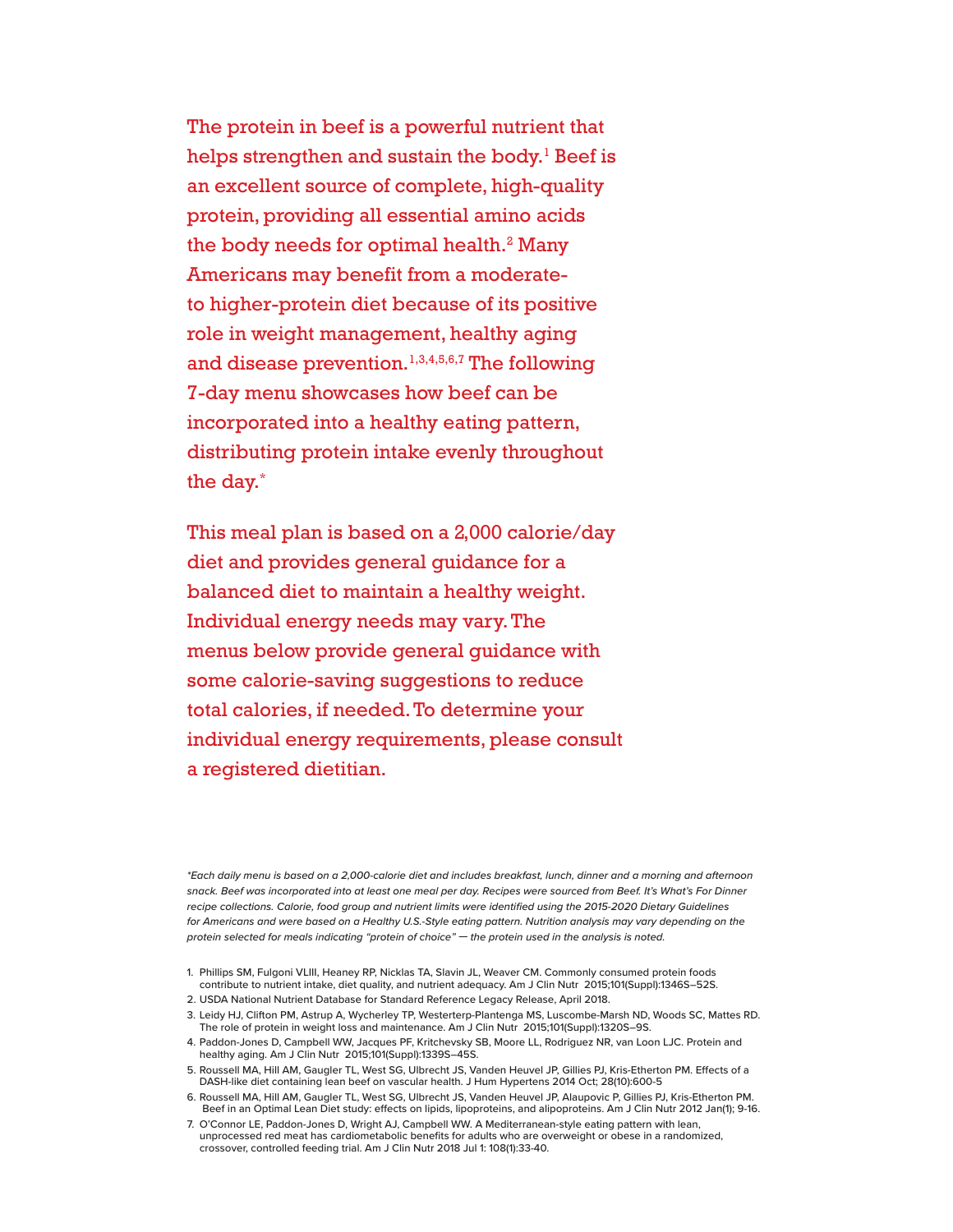# **Strength 7-Day Healthy Meal Plan**

#### **Monday**

### **Fruit Smoothie + Trail Mix Bar**

½ cup plain, fat-free Greek yogurt

- ½ cup fat-free milk 1 ½ cups baby spinach
- ½ cup fresh strawberries
- ½ cup fresh blueberries
- 1 scoop whey protein powder 1 trail mix bar

**Protein: 33g**

**Morning Snack Breakfast**

Morning Snack

**Breakfast** 

**Afternoon Snack Lunch**

**Afternoon** Snack

lanch

**Dinner**

#### **Peanut Butter Banana Toast**

- 1 slice whole grain bread
- 1 Tbsp. peanut butter

1 banana **Protein: 8g**

#### **Grilled Steak + Asian Noodle Salad + Grapes**

- **4 oz. beef, top sirloin steak, cooked** 1 cup cooked whole grain spaghetti ½ cup shredded carrots
- ½ cup red bell pepper ⅓ cup sugar snap peas 1 tsp light Asian sesame dressing 1 tsp hoisin sauce 1 ½ tsp lime juice ½ cup grapes **Protein: 35g**

#### **Beef Jerky with Greek Yogurt + Crackers**

**1 piece (0.7 oz.) beef jerky** 8 oz. plain, fat-free Greek yogurt 3 whole grain crackers

**Protein: 31g**

Calorie Saver Swap Replace Greek yogurt and crackers with 1 clementine **Saves 160 calories**

#### **Protein Loaded Sweet Potato + Milk 2 oz. lean protein of choice, cooked\***

**(e.g., 93% lean ground beef, lean ground pork, lean ground turkey)** 1 sweet potato ½ cup cooked brown rice ¼ cup low-sodium black beans 2 Tbsp. guacamole 2 Tbsp. low-fat shredded cheddar cheese 2 tsp olive oil 1 cup fat-free milk **Protein: 37g**

Calories 2,037; Carbohydrate 257g; **Protein 144g**; Total Fat 52g; Saturated Fat 13g; Sodium 2,116mg; Added Sugar 3g \*Nutrition analysis reflects lean ground beef





Recipe contains beef option

Recipe available at BeefItsWhatsForDinner.com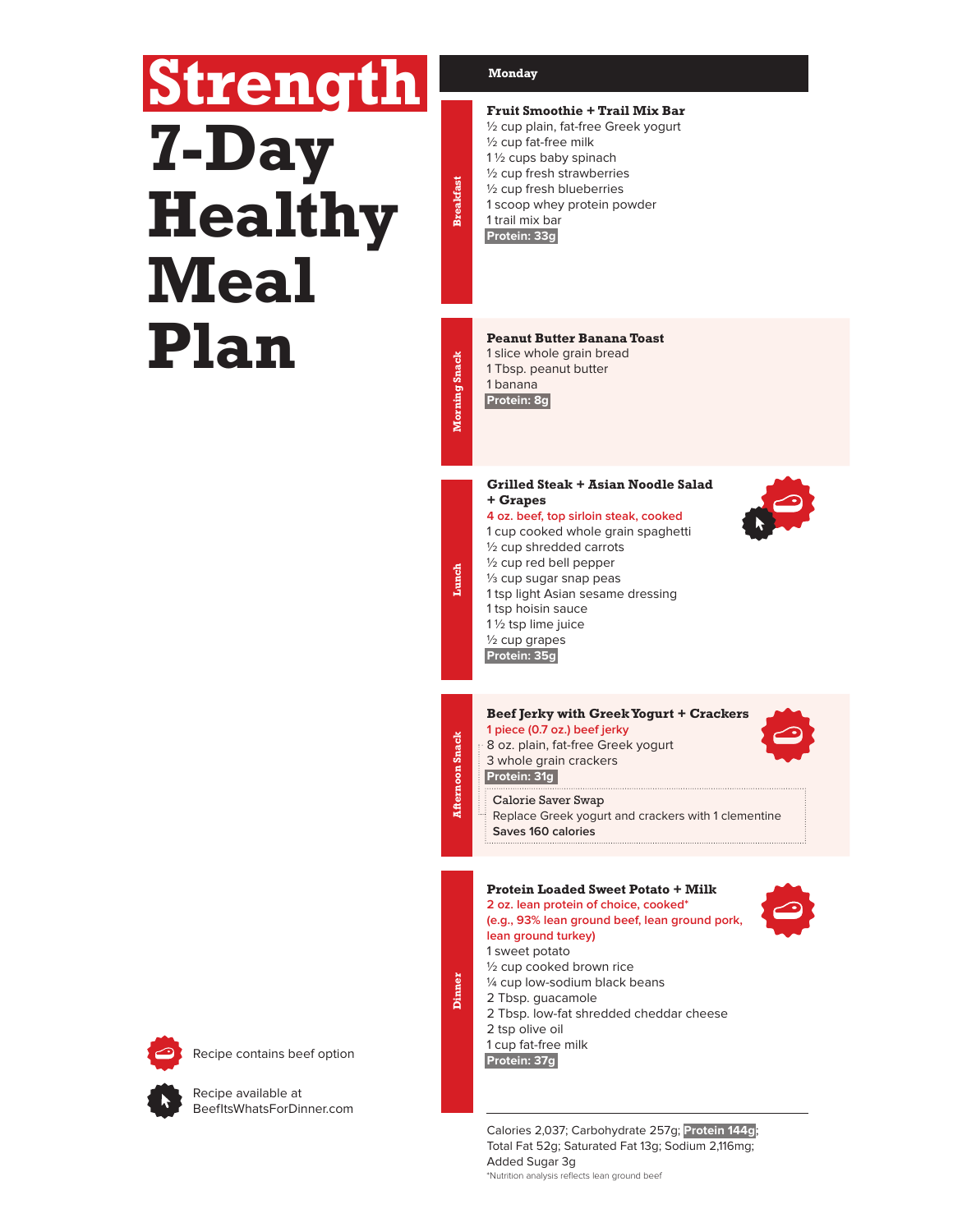#### **Tuesday Wednesday**

| <b>Breakfast</b>          | <b>Beef + Spinach Breakfast Sandwich</b><br>3 oz. beef, top sirloin steak, cooked<br>1 egg, scrambled<br>2 Tbsp. baby spinach<br>2 Tbsp. tomatoes<br>1 slice fat-free Swiss cheese<br>1 whole wheat sandwich thin<br>1 cup fat-free milk<br>Protein: 45g                                                                               | <b>Peanut Butter Banana</b><br>+ Cottage Cheese<br>3/4 cup unsalted, low-fat o<br>1 slice whole grain bread<br>1 Tbsp. peanut butter<br>1 banana<br>1 cup fat-free milk<br>Protein: 38g                                                                                                                                                        |
|---------------------------|----------------------------------------------------------------------------------------------------------------------------------------------------------------------------------------------------------------------------------------------------------------------------------------------------------------------------------------|------------------------------------------------------------------------------------------------------------------------------------------------------------------------------------------------------------------------------------------------------------------------------------------------------------------------------------------------|
| Morning Snack             | <b>Blueberry Yogurt Parfait</b><br>1/2 cup plain, fat-free Greek yogurt<br>1/2 cup fresh blueberries<br>2 Tbsp. granola<br>Protein: 13g                                                                                                                                                                                                | <b>Crackers + Grapes</b><br>: 5 whole grain crackers<br>1/2 cup grapes<br>Protein: 3g<br>Calorie Saver Swap<br>Replace crackers and gra<br>Saves 115 calories                                                                                                                                                                                  |
| Lunch                     | Greek Salad + Pita + Hummus<br>2 cups romaine lettuce<br>$\frac{1}{3}$ cup red onion<br>1/ <sub>3</sub> cup tomato<br>1/ <sub>3</sub> cup cucumber<br>4 Kalamata olives<br>1 Tbsp. low-fat feta<br>1/4 cup hummus<br>1 whole grain pita bread<br>3 oz. chicken breast<br>1 Tbsp. balsamic vinegar<br>1 Tbsp. olive oil<br>Protein: 42g | Sandwich + Steamed 0<br>3 oz. lean protein of choice<br>sodium deli roast beef, chio<br>1/2 whole grain pita breac<br>2 cups romaine lettuce<br>1/ <sub>3</sub> cup cherry tomatoes<br>1/ <sub>3</sub> cup cucumber<br>1 cup fat-free milk<br>1 Tbsp. mustard<br>1 Tbsp. fat-free mayo<br>1 Tbsp. relish<br>1 cup baby carrots<br>Protein: 41g |
| <b>iernoon</b> Snack<br>ৱ | <b>Apple + Peanut Butter</b><br>1 apple<br>: 2 Tbsp. peanut butter<br>Protein: 7g<br>Calorie Saver Swap<br>Replace apple with 1/2 cup celery and reduce<br>to 1 Tbsp. peanut butter<br>Saves 180 calories                                                                                                                              | <b>Hard-Cooked Egg + M</b><br>1 hard-cooked egg<br>1/ <sub>3</sub> cup cherry tomatoes<br>1/ <sub>3</sub> cup sugar snap peas<br>Protein: 7g                                                                                                                                                                                                   |
| ă                         | <b>Asian-Style Noodle Bowl</b><br>3 oz. lean protein of choice, cooked*<br>(e.g., beef strip steak, salmon, tofu)<br>2 oz. cooked soba noodles<br>$\frac{1}{3}$ cup red pepper<br>$\frac{1}{3}$ cup bok choy<br>1/ <sub>3</sub> cup baby carrots                                                                                       | <b>Farmer's Market Vege</b><br><b>+ Brown Rice Salad</b><br>4 oz. beef, top round stea<br>1/4 tsp. olive oil<br>1/2 cup asparagus<br>1/2 cup summer squash<br>3/4 cup cooked brown ric                                                                                                                                                         |

# **a Toast**

cottage cheese<br>d

apes with 10 baby carrots

#### **Carrots**

e, cooked\* (e.g., low**iicken breast, turkey)**<br>Id ½ whole grain pita bread

**Hard-Cooked Egg + Mixed Veggies**

# etable, Beef,

## ak, cooked

¾ cup cooked brown rice ½ cup tomatoes ¼ cup garbanzo beans 1 Tbsp. fresh basil Marinade: 1 Tbsp. olive oil, ½ Tbsp. lemon juice, ¼ Tbsp. garlic, ¼ Tbsp. honey, ½ tsp fresh thyme, pinch of salt, pinch of pepper **Protein: 49g**

Calories 1,965; Carbohydrate 249g; **Protein 138g**; Total Fat 53g; Saturated Fat 13g; Sodium 2,259mg; Added Sugar 5g<br>\*Nutrition analysis reflects chicken breast



Calories 2,007; Carbohydrate 213g; **Protein 147g**; Total Fat 70g; Saturated Fat 16g; Sodium 2,362mg;

Added Sugar 2g

**Protein: 40g**

\*Nutrition analysis reflects strip steak \*Nutrition analysis reflects chicken breast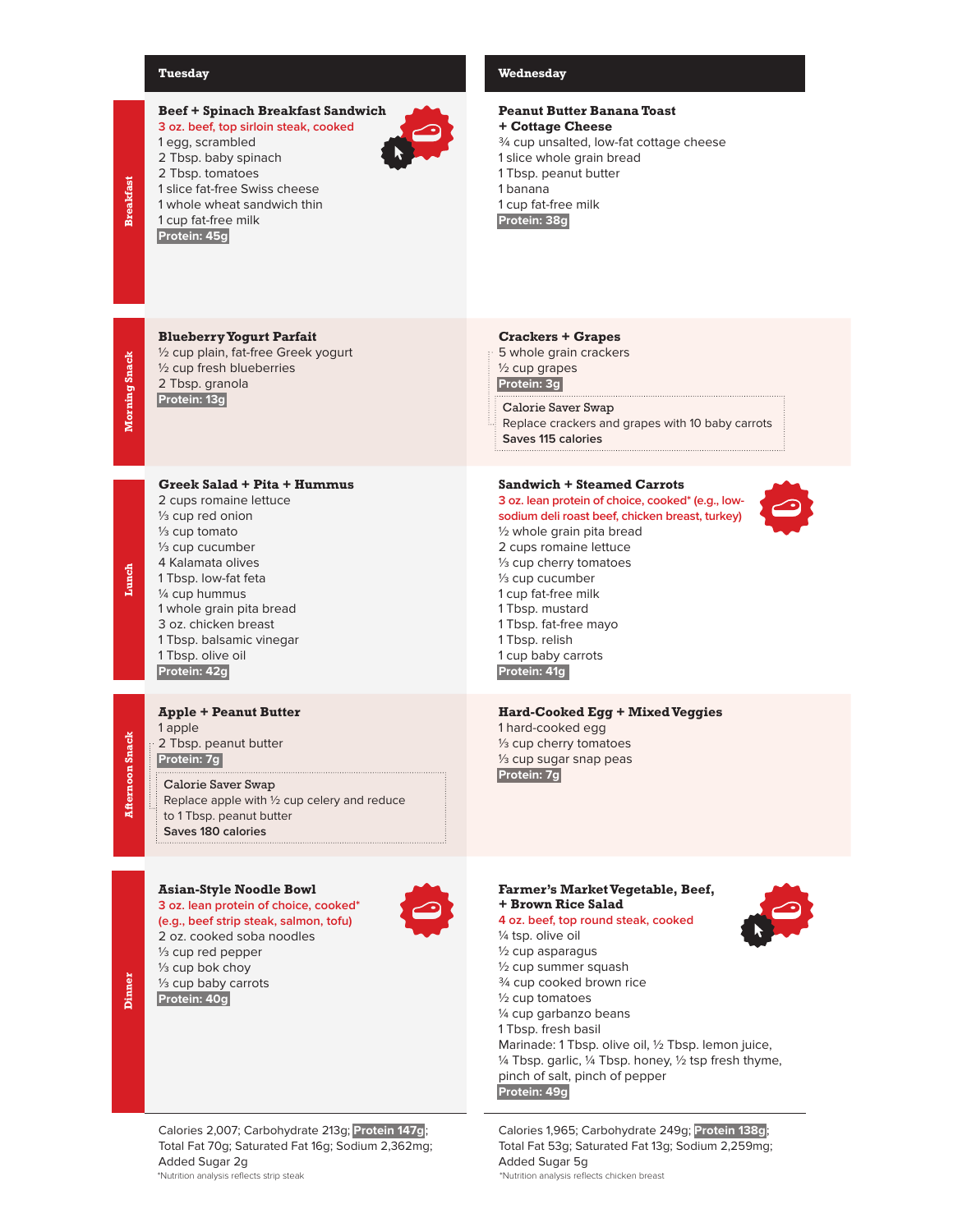#### **Thursday Friday**

### **Saucy Beef with Baked Eggs + Apple**

**3 oz. 93% lean ground beef, cooked** 1 Tbsp. jalapeño pepper 1 tsp garlic 1 tsp ground paprika ½ tsp ground cumin 1/3 cup tomato sauce, no salt added 1 egg 1 slice French bread 1 cup fat-free milk 1 apple **Protein: 41g**

**Greek Yogurt + Trail Mix Bar** 8 oz. plain, fat-free Greek yogurt

Calorie Saver Swap

1 trail mix bar **Protein: 25g**

**Saves 110 calories**

½ whole grain pita bread 4 oz. canned light tuna 1 slice romaine lettuce 1 slice tomato 1 Tbsp. fat-free mayo 1 cup celery 1 cup strawberries **Protein: 42g**

Replace trail mix bar with 1 clementine

**Protein-Stuffed Pita + Strawberries**

**Cereal with Blueberries + Hard-Cooked Egg** 1 ½ cups whole grain cereal 1 cup fat-free milk ½ cup blueberries 2 hard-cooked eggs **Protein: 30g**

**Banana + Cheese Stick** 1 banana 1 part-skim mozzarella cheese stick **Protein: 7g**

#### **Sandwich + Mixed Veggies**

**3 oz. lean protein of choice, cooked\* (e.g., low-sodium deli roast beef, chicken breast, tuna (drained))** 2 slices whole grain bread 1 cup romaine lettuce 1 Tbsp. mustard 1 Tbsp. fat-free mayo 1 cup frozen green beans and carrots **Protein: 35g**



**Afternoon Snack Lunch Afternoon** Snack

**Baby Carrots + Hummus** ½ cup baby carrots ¼ cup hummus **Protein: 5g**

**Dinner**

#### **Asian-Style Brown Rice Bowl + Blackberries**

**3 oz. lean protein of choice, cooked\* (e.g., beef strip steak, boneless, skinless chicken breast, tofu)** 1 cup cooked brown rice ¼ cup edamame ¼ cup red bell pepper ¼ cup baby carrots ¼ cup water chestnuts

1 ½ Tbsp. olive oil ½ cup blackberries **Protein: 38g**

Calories 2,035; Carbohydrate 244g; **Protein 151g**; Total Fat 53g; Saturated Fat 11g; Sodium 1,791mg; Added Sugar 0g<br>\*Nutrition analysis reflects chicken breast

# **Apple + Peanut Butter + Granola**

- 1 apple 1 Tbsp. peanut butter
- 2 Tbsp. granola
- **Protein: 5g**
- Calorie Saver Swap
- Replace apple with ½ cup celery and remove granola
- **Saves 110 calories**

#### **Grilled Steak + Mozzarella Flatbread + Roasted Brussels Sprouts**

# **4 oz. beef, top sirloin steak, cooked**

¼ tsp lemon pepper seasoning ¼ cup baby spinach 1 oz. part-skim mozzarella cheese ½ tsp fresh basil 1/8 tsp balsamic vinegar 1 whole grain pita bread 1 Tbsp. olive oil 1 cup Brussels sprouts 1 cup fat-free milk **Protein: 52g**

Calories 1,900; Carbohydrate 245g; **Protein 129g**; Total Fat 53g; Saturated Fat 15g; Sodium 2,046mg; Added Sugar 1g \*Nutrition analysis reflects chicken breast \*Nutrition analysis reflects chicken breast

Morning Snack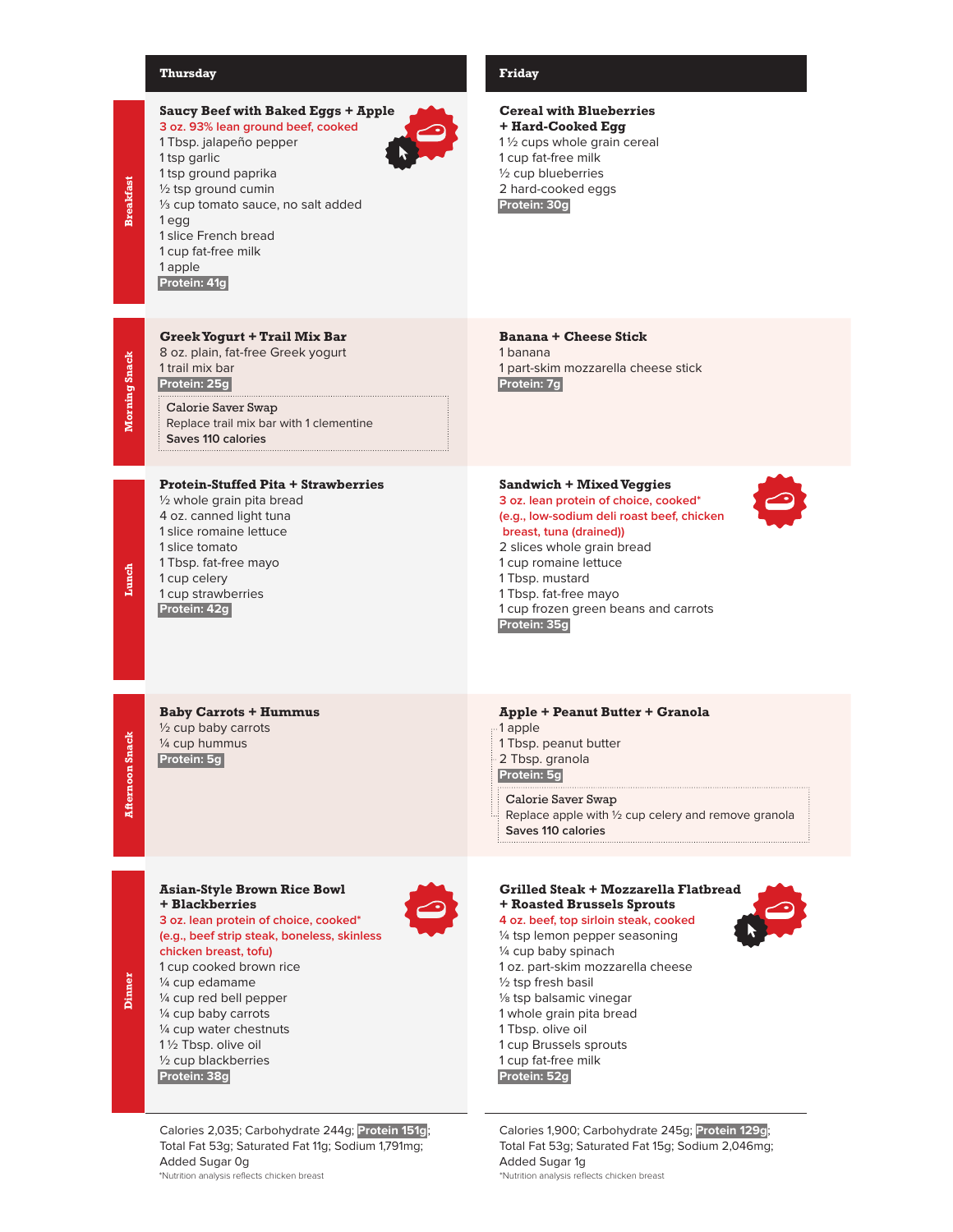#### **Saturday Sunday**



**Protein: 35g**

#### **Breakfast Beef Burrito**

#### **4 oz. beef, top sirloin steak, cooked**

- 1 egg, scrambled
- 1/8 cup shredded Mexican cheese
- 1/8 tsp ground pepper
- 1 flour tortilla 2 Tbsp. salsa
- 1 cup fat-free milk
- **Protein: 49g**
- Calorie Saver Swap Remove shredded Mexican cheese **Saves 50 calories**

#### **Roasted Almonds + Blackberries**

½ oz. roasted almonds ½ cup blackberries **Protein: 4g**

#### **Roast Beef Sandwich + Cucumber Tomato Salad** 2 slices whole grain bread

**3 oz. low-sodium deli roast beef** 1 leaf romaine lettuce 1 slice tomato 1 Tbsp. fat-free mayo 1 slice fat-free swiss cheese

½ cup cucumber ½ cup tomato 1 Tbsp. olive oil 1 Tbsp. balsamic vinegar **Protein: 33g**

**String Cheese + Apple** 1 apple 1 part-skim mozzarella string cheese **Protein: 6g**

### **Protein Power Bowl + Strawberries**

#### **4 oz. lean protein of choice, cooked\* (e.g., beef top round steak, pork tenderloin, salmon)** 1 ½ cup broccoli

1 Tbsp. olive oil 1 cup cooked brown rice ½ cup strawberries **Protein: 51g**



Calories 2,099; Carbohydrate 223g; **Protein 136g**; Total Fat 80g; Saturated Fat 24g; Sodium 2,171mg; Added Sugar 3g<br>\*Nutrition analysis reflects chicken breast

Calories 1,994; Carbohydrate 185g; **Protein 143g**; Total Fat 76g; Saturated Fat 21g; Sodium 2,160mg; Added Sugar 0g \*Nutrition analysis reflects top round steak